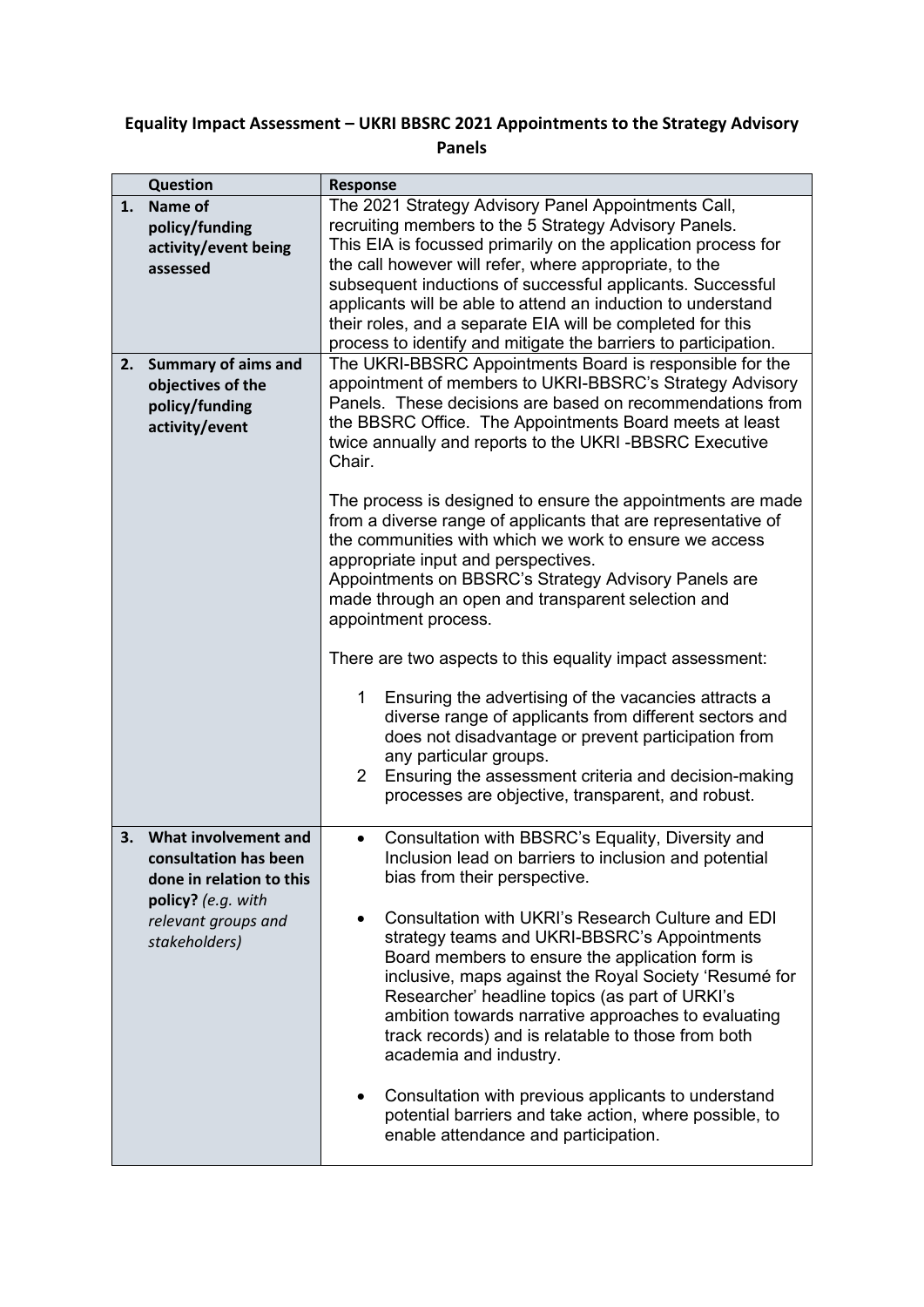|    |                        | Consultation with UKRI-BBSRC Strategy Advisory<br>$\bullet$                                                             |  |  |
|----|------------------------|-------------------------------------------------------------------------------------------------------------------------|--|--|
|    |                        | Panel secretariats to understand the number of                                                                          |  |  |
|    |                        | vacancies, skills and expertise required.                                                                               |  |  |
|    |                        |                                                                                                                         |  |  |
|    |                        | UKRI-BBSRC is committed to equality and inclusion and to                                                                |  |  |
|    |                        | enable participation for everyone who applies to our                                                                    |  |  |
|    |                        | Committees and Panels and those who are involved in the<br>selection and appointments. To facilitate this, we adopt the |  |  |
|    |                        | following principles:                                                                                                   |  |  |
|    |                        |                                                                                                                         |  |  |
|    |                        | The call is advertised widely to reach the widest                                                                       |  |  |
|    |                        | possible audience                                                                                                       |  |  |
|    |                        |                                                                                                                         |  |  |
|    |                        | The advert clearly states the expectations and criteria                                                                 |  |  |
|    |                        | for the roles. Selection and appointments are made<br>against these pre-published criteria.                             |  |  |
|    |                        |                                                                                                                         |  |  |
|    |                        | The UKRI-BBSRC website conforms to accessibility                                                                        |  |  |
|    |                        | requirements for websites, including the ability to                                                                     |  |  |
|    |                        | adjust the text size or use a text reader on the page.                                                                  |  |  |
|    |                        |                                                                                                                         |  |  |
|    |                        | The Appointments Board involved in the decision-<br>٠<br>making process has had training in unconscious bias            |  |  |
|    |                        | to raise awareness of conditions that may impact on                                                                     |  |  |
|    |                        | their decision-making.                                                                                                  |  |  |
|    |                        |                                                                                                                         |  |  |
|    |                        | UKRI-BBSRC is committed to enabling participation for                                                                   |  |  |
|    |                        | people with alternative work patterns, including                                                                        |  |  |
|    |                        | reduced working hours                                                                                                   |  |  |
|    |                        | Individuals are asked to inform UKRI-BBSRC if they<br>$\bullet$                                                         |  |  |
|    |                        | have any additional needs to enable applications to be                                                                  |  |  |
|    |                        | submitted and to aid attendance/participation at                                                                        |  |  |
|    |                        | meetings.                                                                                                               |  |  |
|    | Who is affected by the | <b>Short Term</b>                                                                                                       |  |  |
|    | policy/funding         | Anyone who applies to a position on the Strategy                                                                        |  |  |
|    | activity/event?        | <b>Advisory Panels.</b>                                                                                                 |  |  |
|    |                        | Long Term:                                                                                                              |  |  |
|    |                        | The bioscience research community, key stakeholders<br>and the broader public (through impact of advice                 |  |  |
|    |                        | received on future funding and engagement strategies)                                                                   |  |  |
| 5. | What are the           | UKRI-BBSRC will review this equality impact assessment                                                                  |  |  |
|    | arrangements for       | regularly to identify any further actions or interventions that are                                                     |  |  |
|    | monitoring and         | required to improve the diversity and inclusion of the                                                                  |  |  |
|    | reviewing the actual   | Appointments Process.                                                                                                   |  |  |
|    | impact of the          | The language of all documentation is reviewed annually and                                                              |  |  |
|    | policy/funding         | changes are made where it would improve the understanding                                                               |  |  |
|    | activity/event?        | or the inclusivity of the document.                                                                                     |  |  |
|    |                        |                                                                                                                         |  |  |
|    |                        | Anonymised diversity data are monitored throughout the                                                                  |  |  |
|    |                        | process of application.                                                                                                 |  |  |
|    |                        |                                                                                                                         |  |  |
|    |                        | The data analysis covers:                                                                                               |  |  |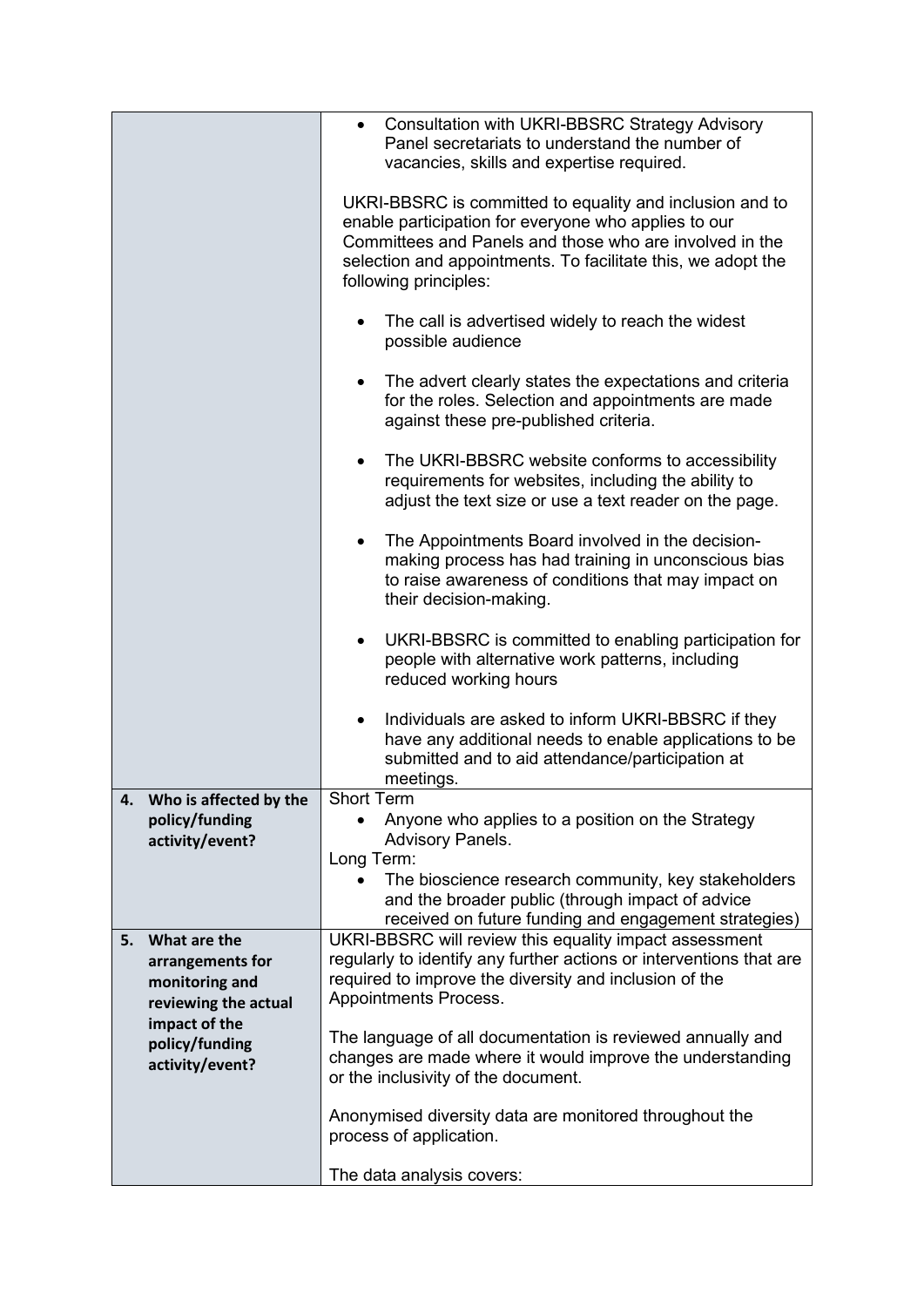| The applicant diversity<br>$\bullet$<br>The diversity of those who are recommended for a<br>position<br>The diversity of those who successfully obtain a<br>$\bullet$<br>position    |
|--------------------------------------------------------------------------------------------------------------------------------------------------------------------------------------|
| These data are used to monitor trends throughout each<br>Appointments call to provide evidence that our processes are<br>inclusive, or to indicate where improvements could be made. |
| Diversity trends are also monitored over time to see if we have<br>achieved an improvement in the diversity of our committees<br>and panels.                                         |

| <b>Protected</b>       | Is there a       | Please explain and give                                                                                                                                          | <b>Action to address</b>                                                                                                                            |
|------------------------|------------------|------------------------------------------------------------------------------------------------------------------------------------------------------------------|-----------------------------------------------------------------------------------------------------------------------------------------------------|
| <b>Characteristic</b>  | potential for    | examples of any                                                                                                                                                  | negative impact (e.g.                                                                                                                               |
| <b>Group</b>           | positive or      | evidence/data used                                                                                                                                               | adjustment to the policy)                                                                                                                           |
|                        | negative impact? |                                                                                                                                                                  |                                                                                                                                                     |
| Disability*            | Negative         | Applicants with visual<br>disabilities may find it<br>difficult to access and<br>view the electronic advert<br>and/or complete the on-<br>line application form. | UKRI-BBSRC can<br>provide a printed version<br>of the application form<br>from anyone who is<br>unable to complete it<br>online.                    |
|                        | Negative         | Members of the<br>Appointments Board with<br>visual disabilities may find<br>it difficult to access and                                                          | Plenty of breaks are built<br>into the agenda at the<br>meetings.                                                                                   |
|                        |                  | view the electronic<br>applications.                                                                                                                             | Allow for the potential<br>use of screen readers<br>for personnel who are<br>visually impaired.                                                     |
|                        |                  |                                                                                                                                                                  | Ensure that colours<br>chosen don't trigger<br>migraines; different<br>colours may assist in<br>this if personnel don't<br>bring their own laptops. |
|                        |                  |                                                                                                                                                                  | <b>Ensure that conditions</b><br>that create bias are<br>eliminated during the<br>appointment process.                                              |
| Gender<br>reassignment | None Identified  |                                                                                                                                                                  |                                                                                                                                                     |
| <b>Marriage or</b>     | None Identified  |                                                                                                                                                                  |                                                                                                                                                     |
| civil partnership      |                  |                                                                                                                                                                  |                                                                                                                                                     |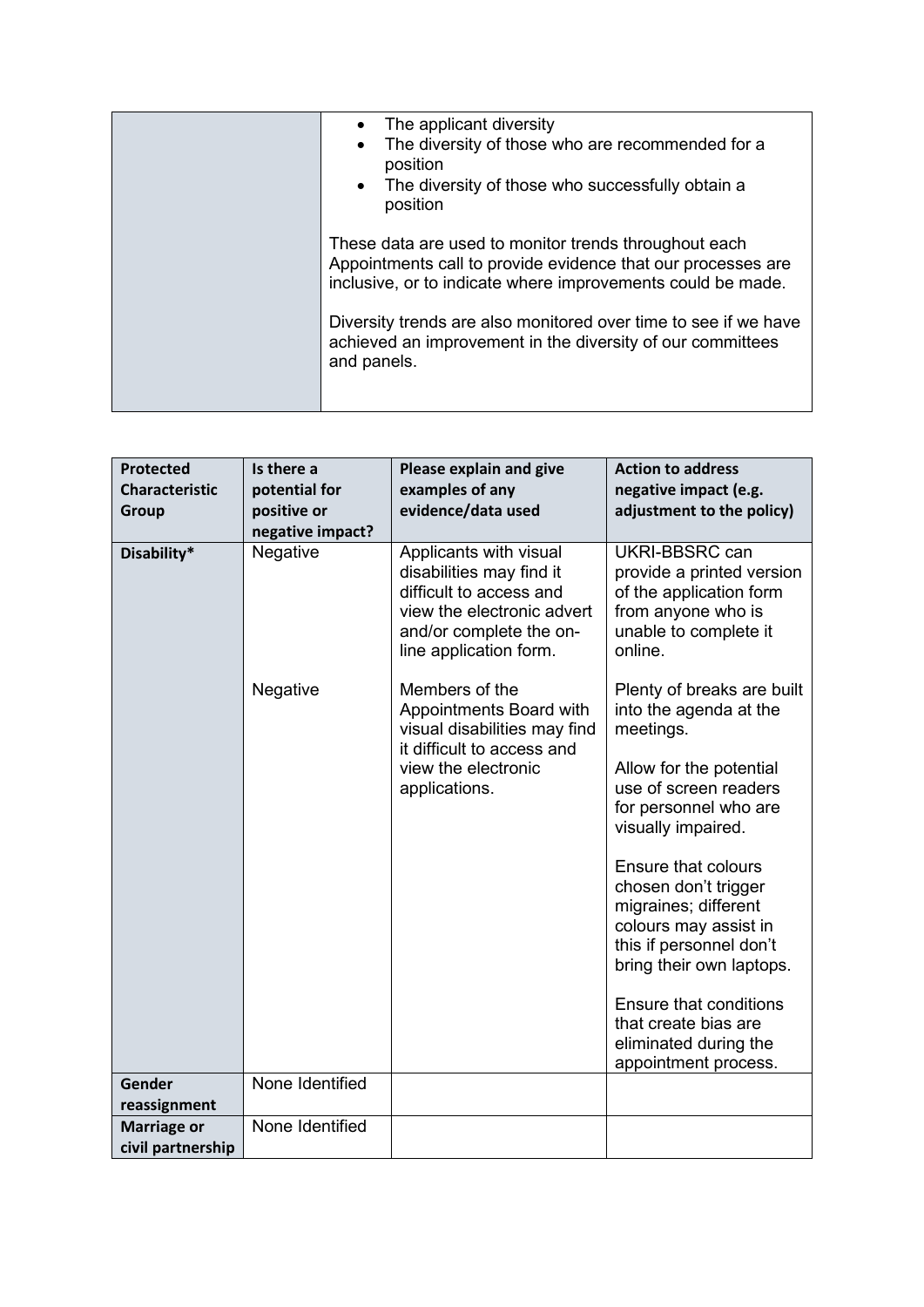| <b>Pregnancy and</b><br>maternity                              | Likely negative<br>impact<br>Possible<br>negative impact   | Applicants may feel<br>uncomfortable applying<br>knowing they are<br>currently on or going on<br>maternity leave soon<br>Potential new members<br>who are pregnant or on<br>maternity may find it<br>difficult to access the<br>venue and/or participate<br>at the Induction or Panel<br>Meeting | Individuals are<br>encouraged to contact<br>the office as it possible<br>to delay start dates of<br>appointments to allow<br>for maternity leave<br><b>UKRI-BBSRC consult</b><br>with all appointed<br>applicants to understand<br>and cater for their<br>requirements for<br>participation.<br>N.B. a separate EIA will<br>be completed for any<br><b>Induction and Panel</b><br>meetings                                                                                         |
|----------------------------------------------------------------|------------------------------------------------------------|--------------------------------------------------------------------------------------------------------------------------------------------------------------------------------------------------------------------------------------------------------------------------------------------------|------------------------------------------------------------------------------------------------------------------------------------------------------------------------------------------------------------------------------------------------------------------------------------------------------------------------------------------------------------------------------------------------------------------------------------------------------------------------------------|
| Race*                                                          | None Identified                                            |                                                                                                                                                                                                                                                                                                  |                                                                                                                                                                                                                                                                                                                                                                                                                                                                                    |
| <b>Religion or</b><br>belief*                                  | Possible<br>negative impact<br>Possible<br>negative impact | Key dates for the<br>appointments call could<br>coincide with some<br>religious holidays<br>Potential inductees may<br>be unable to participate in<br>the Induction meeting due<br>to religious observances.                                                                                     | We have endeavoured<br>to ensure this process<br>does not coincide with<br>religious holidays.<br>However, if individuals<br>are affected, then they<br>are encouraged to<br>contact the office to<br>discuss extensions.<br>Potential Inductees can<br>defer their attendance<br>and where possible<br>attend the next available<br>meeting or alternative<br>arrangements can be<br>made.<br>N.B. a separate EIA will<br>be completed for the<br>induction and Panel<br>meetings |
| <b>Sexual</b><br>orientation*                                  | None Identified                                            |                                                                                                                                                                                                                                                                                                  |                                                                                                                                                                                                                                                                                                                                                                                                                                                                                    |
| Sex (gender)*                                                  | None Identified                                            |                                                                                                                                                                                                                                                                                                  |                                                                                                                                                                                                                                                                                                                                                                                                                                                                                    |
| Age*                                                           | None Identified                                            |                                                                                                                                                                                                                                                                                                  |                                                                                                                                                                                                                                                                                                                                                                                                                                                                                    |
| <b>Other (Career</b><br><b>Stage and</b><br><b>Background)</b> | Potential<br>Negative                                      | Potential applicants from<br>non-academic<br>backgrounds (e.g. public<br>sector), industrialists and<br>those on an alternative<br>career path may not think                                                                                                                                     | Care has been taken to<br>ensure that the call text<br>is inclusive of these<br>applicants, and the<br>application form has<br>been crafted in<br>consultation with UKRI                                                                                                                                                                                                                                                                                                           |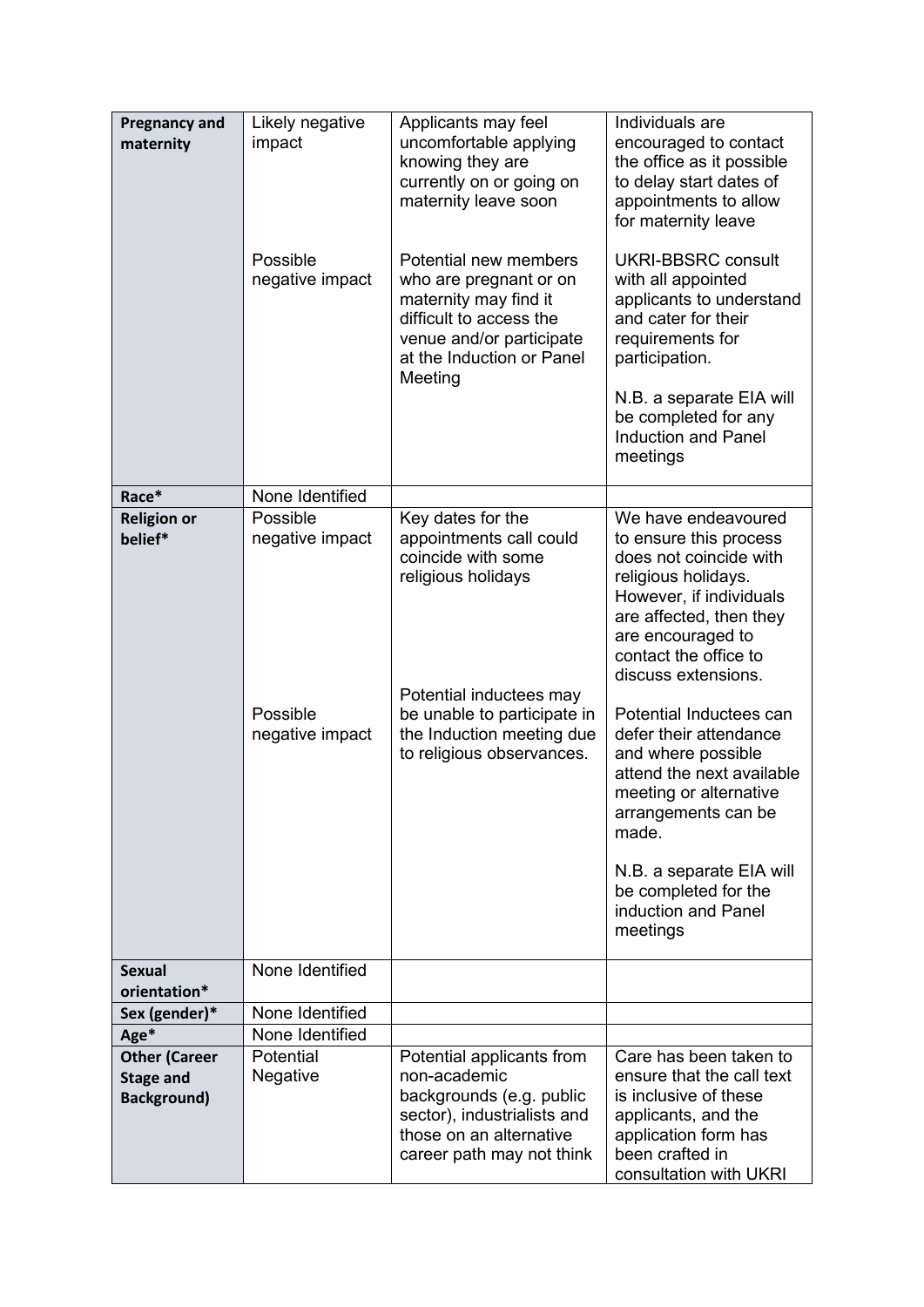|                                                                             |                             | that this opportunity is<br>appropriate for them.                                                                                                                             | <b>Research Culture EDI</b><br>strategy teams and the<br>Appointments Board to<br>ensure it is inclusive.                                                                |
|-----------------------------------------------------------------------------|-----------------------------|-------------------------------------------------------------------------------------------------------------------------------------------------------------------------------|--------------------------------------------------------------------------------------------------------------------------------------------------------------------------|
| <b>Other</b><br>(Parenting<br>/Caring/<br>Guardianship<br>responsibilities) | Possible<br>negative impact | Applicants may be<br>cautious about committing<br>to attend meetings that<br>may conflict with these<br>responsibilities or incur<br>additional costs for<br>additional care. | <b>UKRI Policy states that</b><br>the cost of additional<br>caring responsibilities<br>while on UKRI-BBSRC<br>business can be<br>reclaimed.<br>This will be reflected in |
|                                                                             |                             |                                                                                                                                                                               | the EIA for the relevant<br>activities.                                                                                                                                  |

\*In addition to the above, steps will be taken throughout the appointment process to minimise discriminatory practices. This includes:

- UKRI-BBSRC strive for diversity within the UKRI-BBSRC Appointments Board responsible for the final appointments (across protected characteristics, as well as expertise, geographical location, career stage and background).
- Care has been taken to ensure the language in the call text is inclusive. Care has been taken to ensure the language and format of the application form is inclusive

## **Evaluation:**

| Question                                                                                                                                    |                                                                                                                                                                                        |                                                                                                                                                      | <b>Explanation / justification</b>                                                                                                                    |
|---------------------------------------------------------------------------------------------------------------------------------------------|----------------------------------------------------------------------------------------------------------------------------------------------------------------------------------------|------------------------------------------------------------------------------------------------------------------------------------------------------|-------------------------------------------------------------------------------------------------------------------------------------------------------|
| Is it possible the proposed policy or activity<br>or change in policy or activity could<br>discriminate or unfairly disadvantage<br>people? |                                                                                                                                                                                        | Some groups may be disadvantaged but<br>mitigations have been put in place. Support will<br>be provided to individuals where they are<br>identified. |                                                                                                                                                       |
| <b>Final Decision:</b>                                                                                                                      |                                                                                                                                                                                        | <b>Tick the</b><br>relevant<br>box                                                                                                                   | Include any explanation / justification<br>required                                                                                                   |
| 1.<br>activity will proceed.                                                                                                                | No barriers identified, therefore                                                                                                                                                      |                                                                                                                                                      |                                                                                                                                                       |
| 2.<br>groups                                                                                                                                | You can decide to stop the policy or<br>practice at some point because the<br>data shows bias towards one or more                                                                      |                                                                                                                                                      |                                                                                                                                                       |
| 3.<br>the bias                                                                                                                              | You can adapt or change the policy in<br>a way which you think will eliminate                                                                                                          |                                                                                                                                                      | Some groups may be disadvantaged<br>but mitigations have been put in<br>place. Support will be provided to<br>individuals where these are identified. |
| 4.                                                                                                                                          | Barriers and impact identified,<br>however having considered all<br>available options carefully, there<br>appear to be no other proportionate<br>ways to achieve the aim of the policy |                                                                                                                                                      |                                                                                                                                                       |